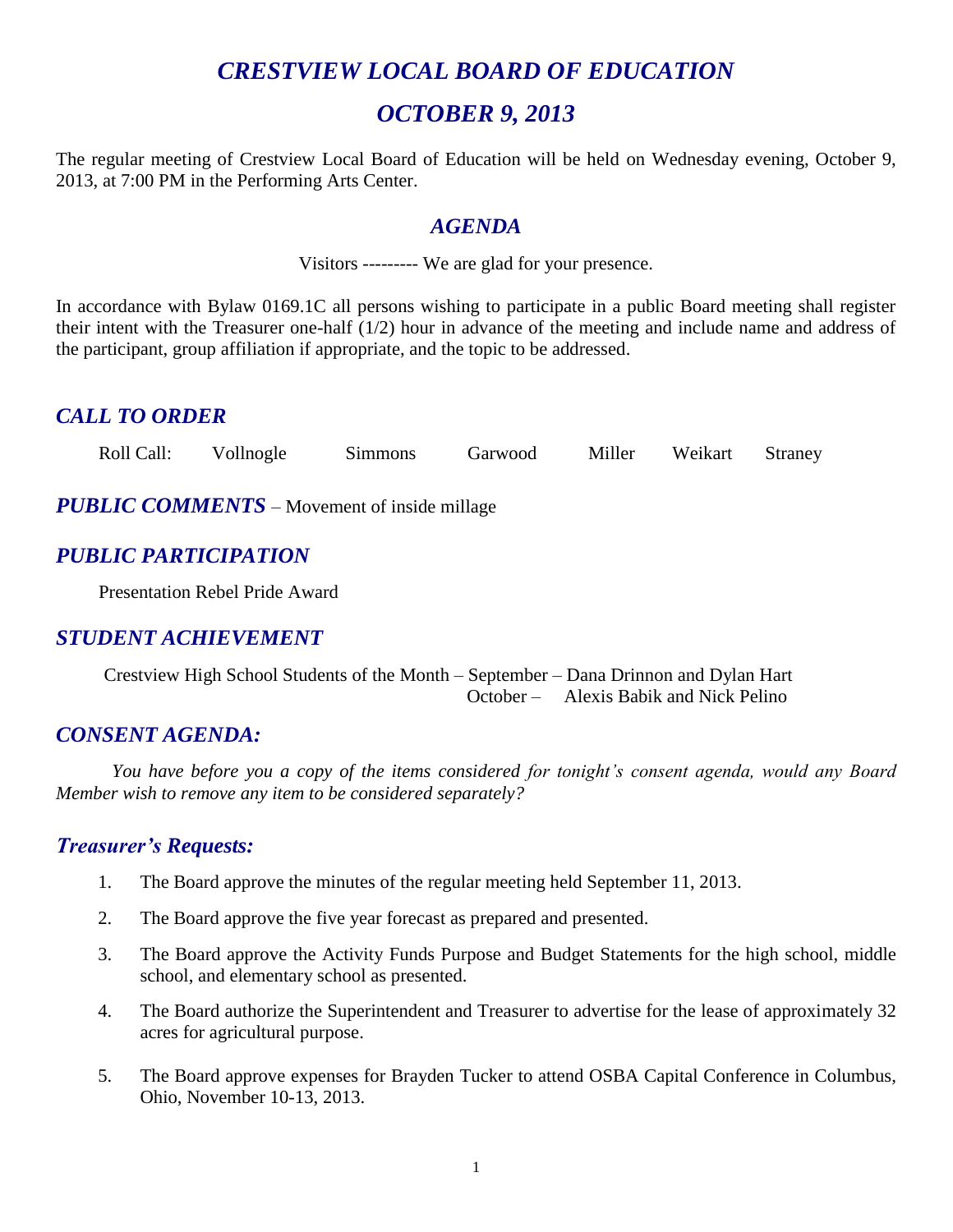6. The Board approve the following resolution Section 125 plan for the certificated and administrative employees as follows:

**Resolved**, that the form of Amended Section 125 Cafeteria Plan effective January 1, 2014, presented to this meeting is hereby approved and adopted and that the proper officers of the Employer are hereby authorized and directed to execute and deliver to the Administrator of the Plan one or more counterparts of the Plan.

**Resolved,** that the Administrator shall be instructed to take such actions that are deemed necessary and proper in order to implement the amended Plan, and to set up adequate accounting and administrative procedures to provide benefits under the Plan.

**Resolved,** that the proper officers of the Employer shall act as soon as possible to notify the employees of the Employer of the adoption of the amended Plan by delivering to each employee a copy of the summary description of the Plan in the form of the Summary Plan Description presented to this meeting, which form is hereby approved.

#### *Superintendent's Requests:*

- 1. The Board authorize Mr. Snyder and Mr. Bable to proceed with plans to take an educational field trip to New York City, May 2-4, 2014 for the band and chorale students. All cost will be the responsibility of the students.
- 2. The Board authorize the Superintendent and Treasurer to purchase a new 2014 Dodge Ram 2500 4 wheel drive pickup truck based at a cost of \$26,068.50 from Columbiana Chrysler Jeep Dodge.
- 3. The Board authorize the Superintendent to post a new supplemental contract position for Middle School wrestling coach effective 2013-14 school year.
- 4. The Board approve the supplemental contract resignations for the following certificated personnel effective for the 2013-14 school year:

J. Grady Long – CHS National Honor Society Advisor Monica McDonough – CMS Student Council Advisor

5. The Board approve the supplemental contracts to the following certificated personnel for the 2013- 14 school year as per salary schedule for the assignments designated; all required reports are on file.

> Sara Ress – CMS Art Club Jacklynn Mercer – CHS National Honor Society Advisor Stephanie Stewart – CMS Student Council Advisor

6. The Board grant a supplemental contract to the following nonteaching personnel for the 2013-14 school year as per salary schedule for the assignment designated pursuant to O.R.C. 3313.53; pending receipt of required reports:

> Clarence Sickelsmith – CHS Varsity Softball Coach Ron Myers – CHS Varsity Wrestling Coach

7. Board approve the following personnel for Athletic Department event positions:

*CHS Scorekeepers* – Barbara Lipp ….. Gary Martin

*CHS Ticket Seller* – Katie Ricketts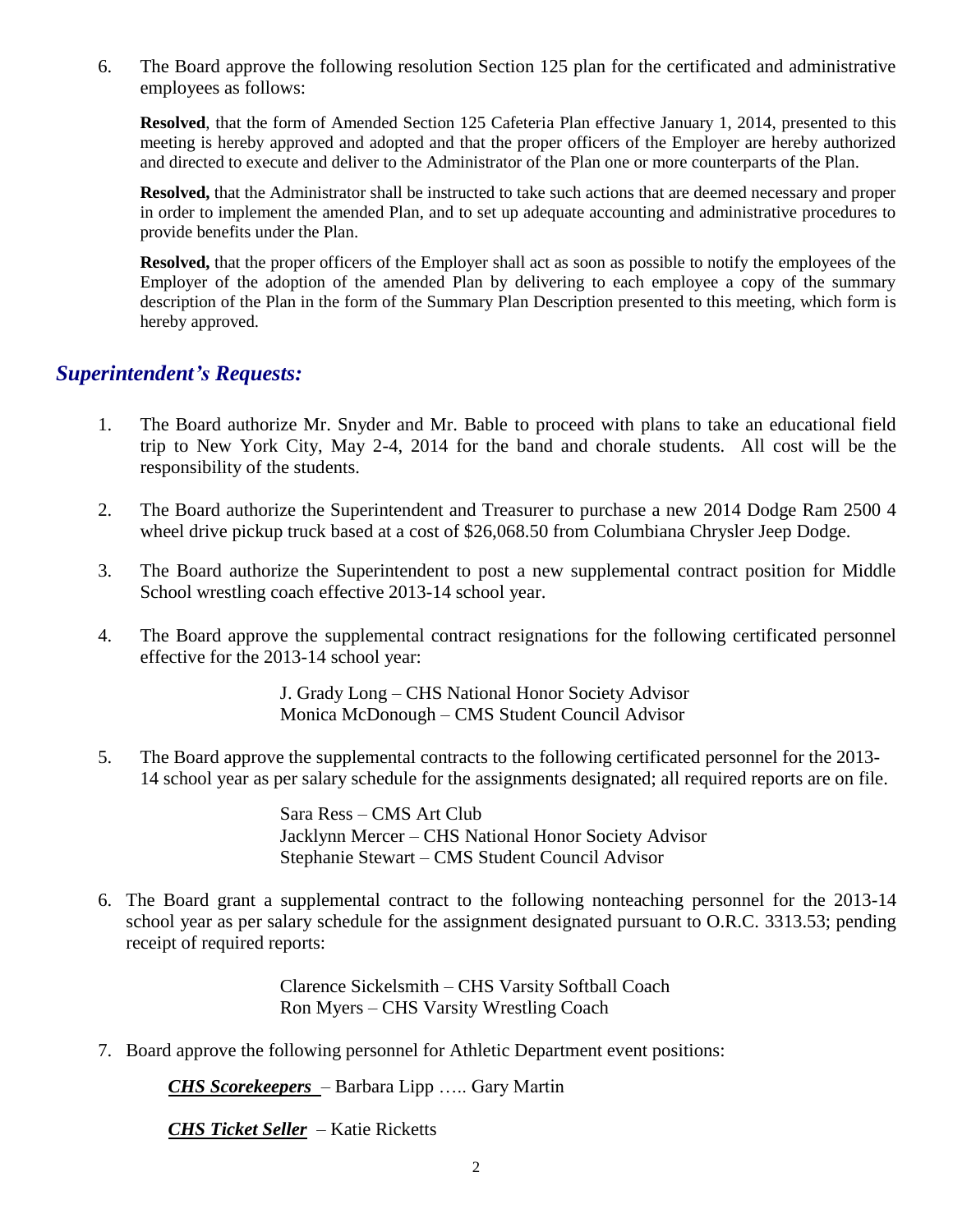8. The Board approve the following as a non-paid volunteer for the 2013-14 school year; pending receipt of all required reports:

> Rick DeSalvo – Volunteer Assistant Wrestling Coach Victor Nery - Volunteer Assistant Wrestling Coach Richard Stelts - Volunteer Assistant Wrestling Coach Brook Bowyer - Volunteer Assistant Wrestling Coach

9. The Board approve the stipend payment to the following certificated personnel for the 2013-14 school year as per salary schedule for the assignments designated; all required reports are on file:

> Lori Yuhaniak - Cooperating Teacher Supervision of student teachers ½ Semester Tiffany Sell - Cooperating Teacher Supervision of student teachers ½ Semester Jacklynn Mercer - Cooperating Teacher Supervision of student teachers

10. The Board approve the following non-teaching personnel be placed on the approved substitute list for the 2013-14 school year, substitute basis only, according to wage rate for the assignment designated; pending receipt of all required reports:

*Custodians* - Nickolas Gates …. Thomas Rogers

11. The Board approve the following licensed personnel be placed on the approved substitute list for the 2013-14 school year, be granted a limited teaching contract, substitute basis only, according to salary schedule; all required reports are on file:

#### *High School, Middle School & Elementary School*

Heidi Guilliams – Comp. HS 7-12/S.S. 7-8/Economics/Geography/History 9-12

#### *Tutoring/Home Instruction*

Crystal Weikart – Elementary 1-8

#### **END of CONSENT AGENDA**

Recommend: The Board approve the consent agenda as presented:

|          | Moved by _____, second by _____ to approve consent agenda. Vote yes: $\_\_\_\_\_\_\_\_\_\_\_\_\_\_\_\_$ |                           |  |
|----------|---------------------------------------------------------------------------------------------------------|---------------------------|--|
| Vote no: | Absent:                                                                                                 | . Motion carried . Failed |  |

#### *Treasurer's Requests/Recommendations not included in Consent Agenda:*

1. Recommend: The Board approve financial reports and investments as prepared and presented.

Moved by \_\_\_\_\_, second by \_\_\_\_\_. Vote yes:  $\_\_\_\_\_\_\_\_\_\_\_\_\_\_\_$  \_\_\_\_, \_\_\_\_, \_\_\_\_. Vote no:  $\_\_\_\_\_\$ \_\_\_\_, \_\_\_\_\_, \_\_\_\_\_\_, Absent: \_\_\_\_\_, \_\_\_\_\_. Motion carried \_\_\_\_\_. Failed \_\_\_\_\_.

- 2. Recommend: The Board accept Donations from:
	- a. Carolyn Fitzsimmons McQuiston OSU game tickets raffled proceeds go to Athletics b. Target  $$135.18$  to CHS Public School Support c. Target  $$174.88$  to CES Public School Support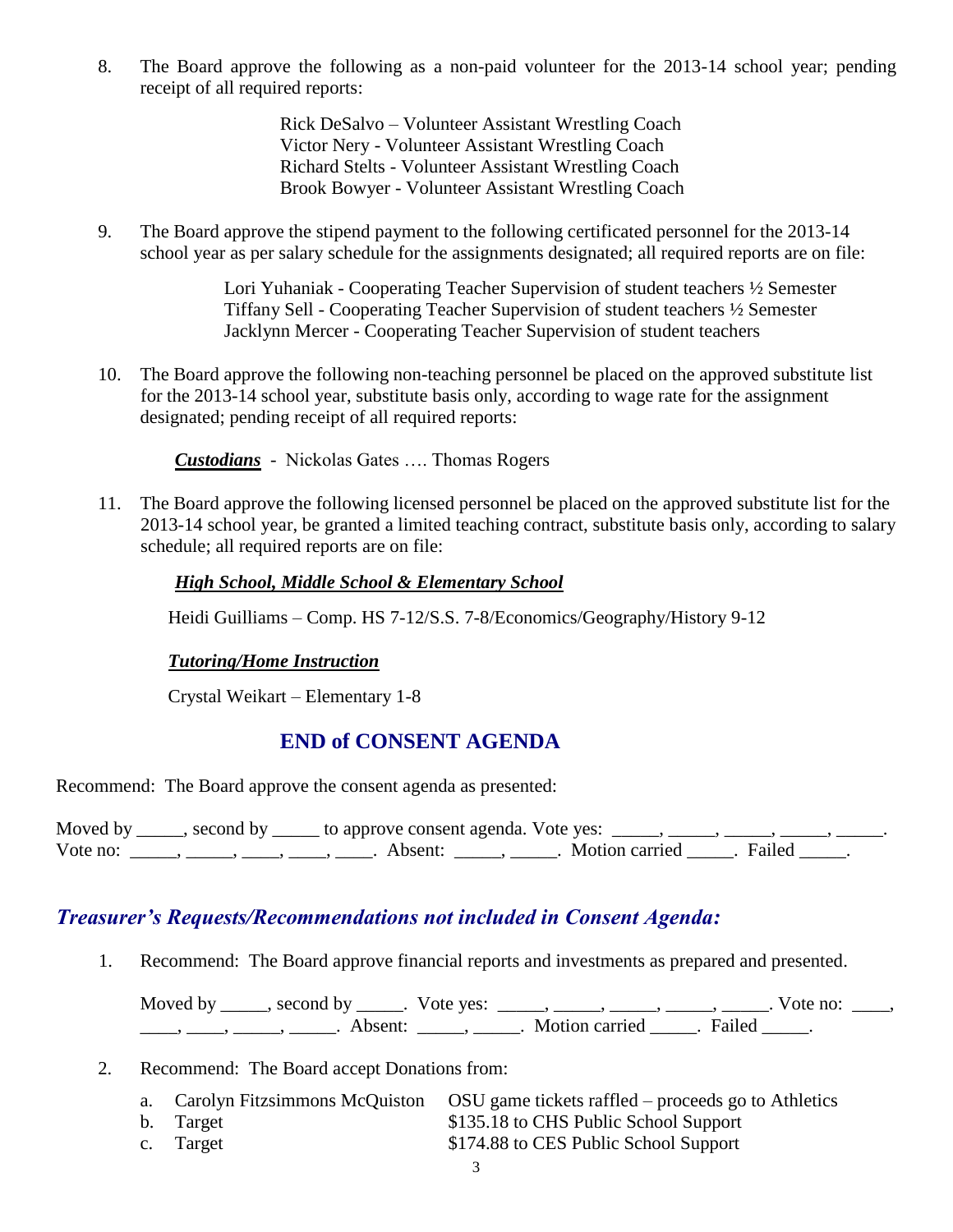- 
- 

d. Michael Turvey Masonry \$50.00 for CHS Football gameball e Anonymous Nook & Gift card to CES  $2^{nd}$  Grade

Moved by \_\_\_\_\_, second by \_\_\_\_\_. Vote yes:  $\_\_\_\_\_\_\_\_\_\_\_\_\_\_\_\_\_\_\_$  \_\_\_\_, \_\_\_\_, \_\_\_\_. Vote no:  $\_\_\_\_\_\$ \_\_\_\_\_, \_\_\_\_\_\_, \_\_\_\_\_\_\_. Absent: \_\_\_\_\_\_, \_\_\_\_\_\_. Motion carried \_\_\_\_\_\_. Failed \_\_\_\_\_.

# *Race To The Top:* Mr. Miller

## *Board Reports:*

|    | 1. Career Center Report                   | Mr. Simmons            |
|----|-------------------------------------------|------------------------|
| 2. | <b>Student Achievement Liaison Report</b> | Dr. Miller             |
|    | 3. Legislative Report                     | Mr. Garwood            |
| 4. | <b>Student Board Member Report</b>        | <b>Preston Straney</b> |

#### *Board Committee Reports:*

| 1. Buildings & Grounds | Mr. Garwood   |
|------------------------|---------------|
| 2. Athletic Council    | Mr. Simmons   |
| 3. Personnel           | Mr. Vollnogle |
| 4. Finance Audit       | Mr. Simmons   |
| 5. Policy              | Mr. Simmons   |
| 6. Communications      | Mr. Weikart   |
| 7. Insurance           | Mr. Vollnogle |

#### *Administrative Reports:*

| 1. | <b>Elementary School</b> | Mrs. Dangerfield     |
|----|--------------------------|----------------------|
| 2. | Middle School            | Mr. Richardson       |
| 3. | High School              | Mrs. Dickson         |
| 4. | <b>Special Education</b> | Mr. Hill             |
| 5. | Athletic                 | Mr. Cusick/Mrs. Sapp |
| 6. | Lunchroom                | Mrs. Peddicord       |
| 7. | Technology               | Mr. Miller           |
| 8. | Transportation           | Mr. Floor            |
| 9. | Maintenance              | Mr. Radman           |
|    |                          |                      |

#### **Superintendent's Report:** Mr. Dilling

#### *Superintendent's Requests/Recommendations not included in Consent Agenda:*

1. Recommend: The Board approve a contract with Tim Hephner Lawn Care, for snow removal at district sites for the 2013-14  $\&$  2014-15 school years.

Moved by \_\_\_\_\_, second by \_\_\_\_\_. Vote yes:  $\_\_\_\_\_\_\_\_\_\_\_\_\_\_\_\_\_$  \_\_\_\_, \_\_\_\_, \_\_\_\_. Vote no:  $\_\_\_\_\_\$ \_\_\_\_\_, \_\_\_\_\_\_, \_\_\_\_\_\_\_. Absent: \_\_\_\_\_\_, \_\_\_\_\_\_. Motion carried \_\_\_\_\_\_. Failed \_\_\_\_\_.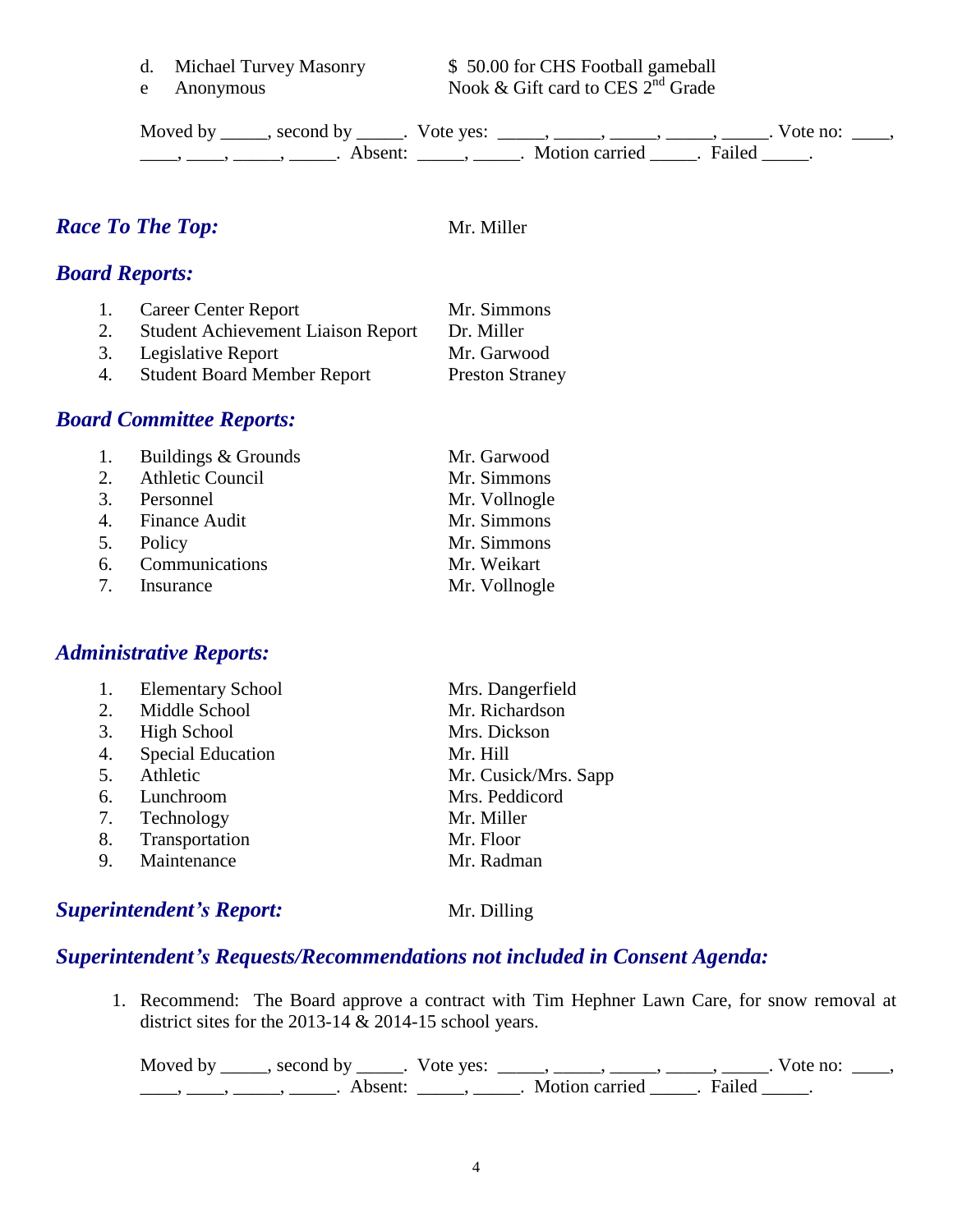| <b>Policy/Bylaw Number</b> | <b>Description</b>                                                                                                                                                                                                                                                                                                                                                                                                              | <b>New/Revised/Replacement</b> |
|----------------------------|---------------------------------------------------------------------------------------------------------------------------------------------------------------------------------------------------------------------------------------------------------------------------------------------------------------------------------------------------------------------------------------------------------------------------------|--------------------------------|
| 1220                       | Employment of the Superintendent                                                                                                                                                                                                                                                                                                                                                                                                | Revised                        |
| 1310                       | <b>Employment of the Treasurer</b>                                                                                                                                                                                                                                                                                                                                                                                              | Revised                        |
| 1520                       | <b>Employment of the Administrators</b>                                                                                                                                                                                                                                                                                                                                                                                         | Revised                        |
| 1630.01                    | <b>FMLA</b>                                                                                                                                                                                                                                                                                                                                                                                                                     | <b>New</b>                     |
| 1662                       | Anti-Harassment                                                                                                                                                                                                                                                                                                                                                                                                                 | <b>New</b>                     |
| 2271                       | <b>Postsecondary Enrollment Programs</b>                                                                                                                                                                                                                                                                                                                                                                                        | Revised                        |
| 2430                       | District-Sponsored Clubs and Activities                                                                                                                                                                                                                                                                                                                                                                                         | Revised                        |
| 2431                       | <b>Interscholastic Athletics</b>                                                                                                                                                                                                                                                                                                                                                                                                | Revised                        |
| 2623.02                    | Third Grade Reading Guarantee                                                                                                                                                                                                                                                                                                                                                                                                   | Revised                        |
| 3120                       | <b>Employment of Professional Staff</b>                                                                                                                                                                                                                                                                                                                                                                                         | Revised                        |
| 3220                       | <b>Standards-Based Teacher Evaluation</b>                                                                                                                                                                                                                                                                                                                                                                                       | Revised                        |
| 3362                       | Anti-Harassment                                                                                                                                                                                                                                                                                                                                                                                                                 | Revised                        |
| 3430.01                    | <b>FMLA</b>                                                                                                                                                                                                                                                                                                                                                                                                                     | Revised                        |
| 4362                       | Anti-Harassment                                                                                                                                                                                                                                                                                                                                                                                                                 | Revised                        |
| 4430.01                    | <b>FMLA</b> Leave                                                                                                                                                                                                                                                                                                                                                                                                               | Revised                        |
| 5111                       | Eligibility of Resident/Nonresident Students                                                                                                                                                                                                                                                                                                                                                                                    | Revised                        |
| 5310                       | <b>Health Services</b>                                                                                                                                                                                                                                                                                                                                                                                                          | Revised                        |
| 5340                       | <b>Student Accidents</b>                                                                                                                                                                                                                                                                                                                                                                                                        | Revised                        |
| 5513                       | Care of School Property                                                                                                                                                                                                                                                                                                                                                                                                         | Revised                        |
| 5517                       | Anti-Harassment                                                                                                                                                                                                                                                                                                                                                                                                                 | Revised                        |
| 5517.01                    | Bullying & Other Forms of Aggressive Behavior                                                                                                                                                                                                                                                                                                                                                                                   | Revised                        |
| 6152                       | Student Fees, Fines, & Charges                                                                                                                                                                                                                                                                                                                                                                                                  | Revised                        |
| 7300                       | Disposition of Real Property/Personal Property                                                                                                                                                                                                                                                                                                                                                                                  | Revised                        |
| 8210                       | School Calendar                                                                                                                                                                                                                                                                                                                                                                                                                 | Revised                        |
| 8390                       | Animals on District Property                                                                                                                                                                                                                                                                                                                                                                                                    | <b>New</b>                     |
| 8405                       | Environmental Health & Safety Issues                                                                                                                                                                                                                                                                                                                                                                                            | Revised                        |
| 8462                       | Student Abuse & Neglect                                                                                                                                                                                                                                                                                                                                                                                                         | Revised                        |
| 8510                       | Wellness                                                                                                                                                                                                                                                                                                                                                                                                                        | Revised                        |
| 9160                       | Public Attendance at School Events                                                                                                                                                                                                                                                                                                                                                                                              | Revised                        |
| 9270                       | Equivalent Education Outside the Schools                                                                                                                                                                                                                                                                                                                                                                                        | Revised                        |
| 9700                       | <b>Relations With Special Interest Groups</b>                                                                                                                                                                                                                                                                                                                                                                                   | Revised                        |
|                            | Moved by _____, second by _____. Vote yes: _____, _____, _____, _____, _____. Vote no: ____,                                                                                                                                                                                                                                                                                                                                    |                                |
|                            | $\frac{1}{\sqrt{1-\frac{1}{2}}}, \frac{1}{\sqrt{1-\frac{1}{2}}}, \frac{1}{\sqrt{1-\frac{1}{2}}}, \frac{1}{\sqrt{1-\frac{1}{2}}}, \frac{1}{\sqrt{1-\frac{1}{2}}}, \frac{1}{\sqrt{1-\frac{1}{2}}}, \frac{1}{\sqrt{1-\frac{1}{2}}}, \frac{1}{\sqrt{1-\frac{1}{2}}}, \frac{1}{\sqrt{1-\frac{1}{2}}}, \frac{1}{\sqrt{1-\frac{1}{2}}}, \frac{1}{\sqrt{1-\frac{1}{2}}}, \frac{1}{\sqrt{1-\frac{1}{2}}}, \frac{1}{\sqrt{1-\frac{1}{2}}$ |                                |

2. Recommend : The Board review the following Board Policies/Bylaws which will be presented for approval at the November 13, 2013 board meeting:

3. Recommend: The Board approve the following Resolution authorizing the reallocation of an additional 1.20-mill portion of the School District's 5.2-mill share of "Inside Millage" to a permanent improvement fund commencing in tax year 2013/collection year 2014.

**WHEREAS**, under Section 5705.02 of the Revised Code, the aggregate amount of taxes that may be levied without a vote of the electors on any taxable property in any one year is not to exceed ten mills on each dollar of tax valuation (the "Ten-Mill Limitation", and, unvoted tax levies within the Ten-Mill Limitation, "Inside Millage"); and

**WHEREAS**, the School District is currently allocated a 5.2-mill share of Inside Millage; and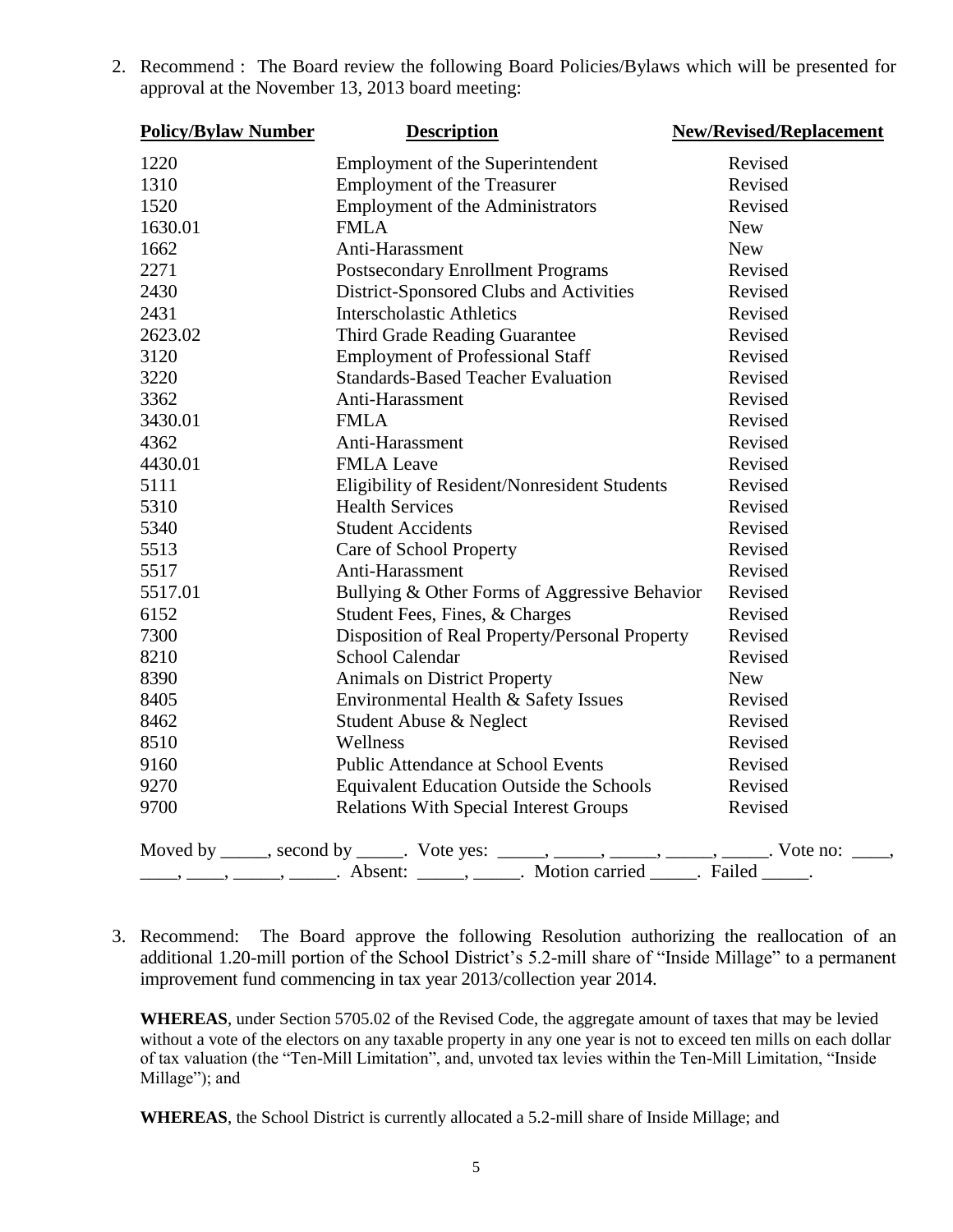**WHEREAS**, under Sections 5705.03(A) and 5705.06(A) of the Revised Code, a board of education is required to levy Inside Millage first for debt charges on its unvoted general obligation debt (to the extent they are not to be provided for from another source) and to cause amounts received from that levy to be paid into its bond retirement fund, and any remaining portion of a board's share of Inside Millage may be allocated to its general fund and used to pay current operating expenses or to a permanent improvement fund for the purpose of acquiring or constructing assets that have an estimated life or period of usefulness of five years or longer; and

**WHEREAS**, currently 1.2 mills of the School District's Inside Millage is allocated to pay current operating expenses and 4.0 mills of the School District's Inside Millage is allocated to a permanent improvement fund; and

**WHEREAS**, this Board has proposed the reallocation of an additional 1.2-- mill portion of its 5.2-mill share of Inside Millage to permanent improvement fund for necessary permanent improvements commencing in tax year 2013/collection year 2014 ; and

**WHEREAS**, because that proposal would result in an increase in the amount of real property taxes levied by this Board in tax year 2013, this Board, on October 9, 2013, after proper notice, held a public hearing solely on the proposal as required by Section 5705.314 of the Revised Code; and

**WHEREAS**, this Board now desires to implement the proposal by authorizing the reallocation of an additional 1.2 --mill portion of the School District's 5.2-mill share of Inside Millage to a permanent improvement fund for necessary permanent improvements commencing in tax year 2013/collection year 2014; and

**WHEREAS**, this Board will amend its most current tax budget to properly show a need for an additional 1.2-mill portion of the School District's Inside Millage to be directed to a permanent improvement fund commencing in tax year 2013/collection year 2014.

**NOW, THEREFORE, BE IT RESOLVED**, by the Board of Education of Crestview Local School District, Columbiana County, Ohio, that:

Section 1. This Board finds and determines that it is necessary to reallocate an additional 1.2 -mill portion of the School District's 5.2-mill share of Inside Millage to a permanent improvement fund for necessary permanent improvements commencing in tax year 2013/collection year 2014. After such reallocation none of the School District's Inside Millage will be allocated to pay current operating expenses and all 5.2 mills of the School District's Inside Millage will be allocated to a permanent improvement fund.

Section 2. This Board hereby requests the Columbiana County Auditor to reallocate an additional 1.2 -mill portion of the School District's 5.2-mill share of Inside Millage to a permanent improvement fund for necessary permanent improvements commencing in tax year 2013/collection year 2014.

Section 3. The Treasurer is directed to deliver or cause to be delivered a certified copy of this Resolution to the Columbiana County Auditor.

Section 4. This Board finds and determines that all formal actions of this Board and any of its committees concerning and relating to the adoption of this Resolution were taken, and that all deliberations of this Board and of any of its committees that resulted in such formal actions were held, in meetings open to the public, in compliance with the law.

Section 5. This Resolution shall be in full force and effect from and immediately upon its adoption.

| Moved by second by  | Vote yes: |                |        | vote no: |  |
|---------------------|-----------|----------------|--------|----------|--|
| Absent <sup>.</sup> |           | Motion carried | Failed |          |  |